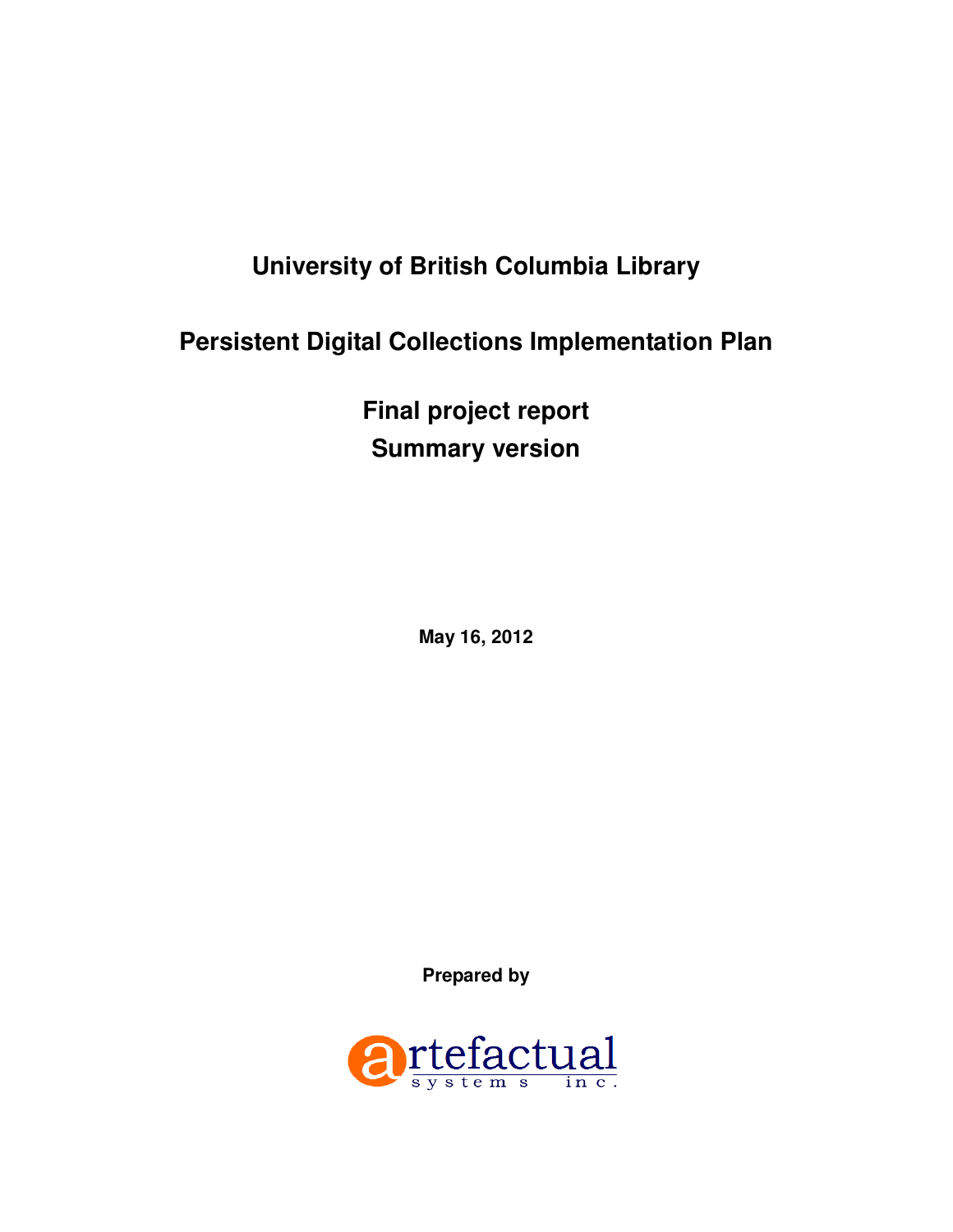# **1. Introduction**

In 2011 Artefactual Systems Inc. was contracted by the University of British Columbia Library to assist in the development of a long-term preservation strategy for the Library's digital collections. This yearlong project consisted of a detailed analysis of UBC Library's digital preservation capacity, drafting of a implementation plan and overall system architecture for digital preservation at the Library, and running a series of preservation pilot projects using the open-source Archivematica digital preservation system. The pilots assisted with fine tuning the plan, ensuring that it recommends viable, practical next steps to enable the transition to operational digital preservation services.

The persistent digital collections implementation plan developed for UBC Library consists of using the open-source Archivematica digital preservation system to provide preservation functionality for the Library's digitized and born-digital holdings. The plan identifies the software requirements, existing and new system components, staffing and business processes that can be implemented to establish operational digital preservation systems and processes by the end of 2012. Using open-source software and existing UBC Library systems and staff resources, this can be achieved at minimal cost. Archivematica will be the central tool that interfaces with existing systems (such as DSpace and CONTENTdm) and processes (such as digitization and acquisition of born-digital records) to establish physical control over digital objects, monitor technological obsolescence risks, implement long-term format-specific preservation plans (normalization, migration, and/or emulation), maintain preservation masters and generate and manage preservation metadata for all of the Library's digital materials.

## **2. A digital preservation implementation plan for UBC Library**

During the first few months of this project, Artefactual Systems conducted a digital preservation gap analysis of the workflows and technical architectures which support the cIRcle and CONTENTdm systems, and found that although they support access to and, in the case of cIRcle, submission of digital objects, preservation functionalities are almost entirely absent. In addition, various Library units and projects acquire digital objects on external media but lack the ability to apply any preservation processes to them.

The ISO 14721 Reference Model for An Open Archival Information System (OAIS) is the de facto best practice for defining these preservation processes and entities. Using OAIS as a baseline reference, the core requirements used in the digital preservation gap analysis were:

- 1. Ability to transfer a Submission Information Package (SIP), consisting of the digital objects to be preserved and descriptive metadata, from Producers to archival storage
- 2. Verification of successful transfer (i.e. no data corruption/loss during transfer from one system and/or storage media to another)
- 3. File format identification and validation
- 4. Extraction of technical metadata
- 5. Implementation of preservation plans (such as normalization to preservation-friendly file formats)
- 6. Generation and capture of preservation metadata using best practice standards, namely PREMIS and METS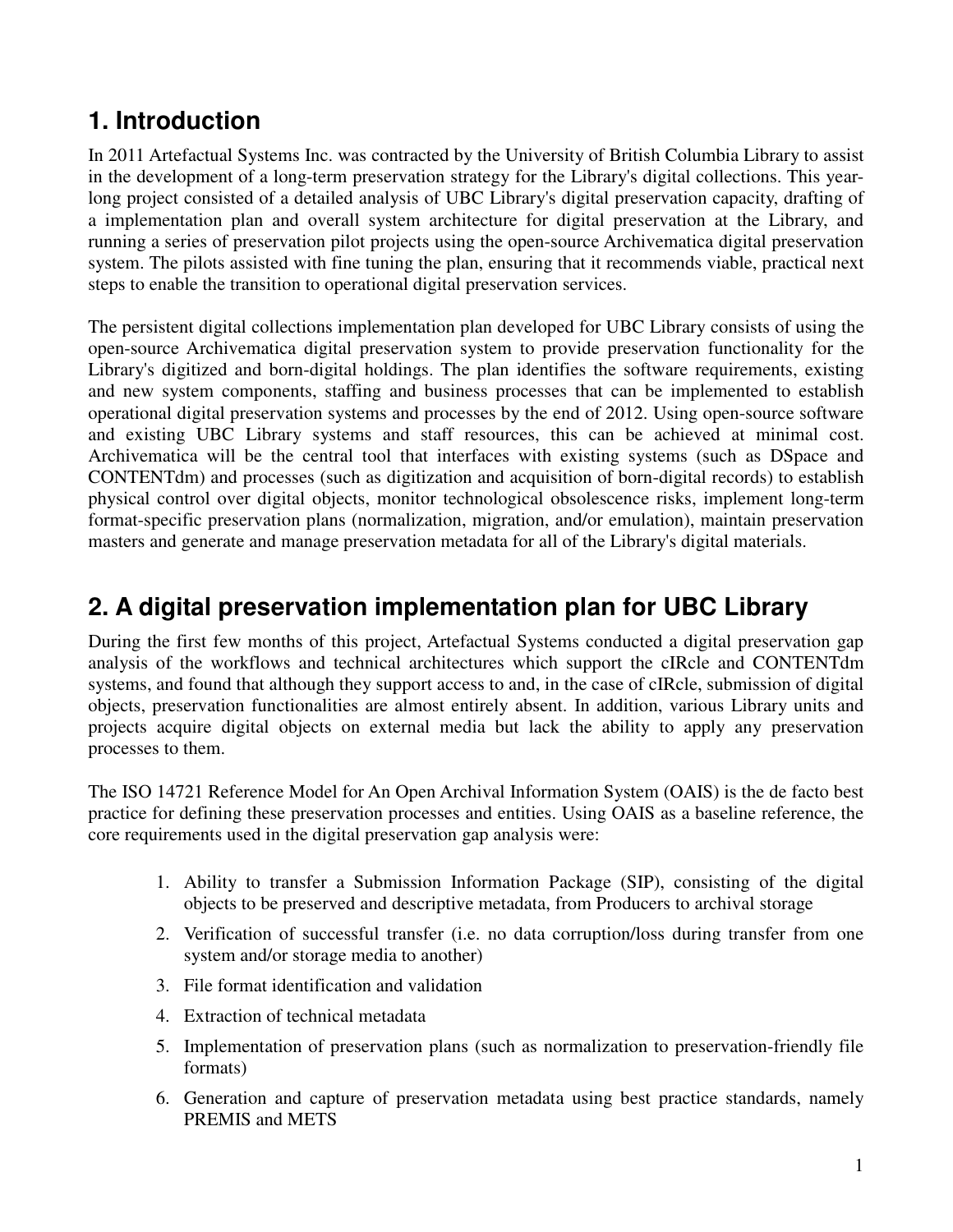- 7. Packaging of the Archival Information Package (AIP) consisting of the original objects, normalized objects and descriptive, preservation and technical metadata
- 8. Secure storage and backup of the AIP
- 9. Periodic integrity checking of the AIP and restoration from backup if needed.<sup>1</sup>
- 10. Generation of a Dissemination Information Package (DIP) consisting of access copies of the digital objects and descriptive metadata, linked back to the stored AIP
- 11. Upload of the DIP into a web-based access system
- 12. Management of changes to the descriptive and preservation metadata over time
- 13. Ongoing monitoring of preservation risks and implementation of updated preservation plans

The Archivematica installation and UBC Library systems' gap analysis work resulted in a draft highlevel architecture of integrated digital preservation services for UBC Library systems. A diagram of this architecture is provided in **Appendix 1**.

#### **2.1. Establishing a trusted digital repository (TDR)**

Since the goal of a preservation program at UBC Library will be to meet the requirements of a Trusted Digital Repository (TDR), Library staff should be mindful of the requirements for a TDR as laid out in Trustworthy Repositories Audit and Certification Checklist (TRAC).<sup>2</sup> A self-assessment based on TRAC would help to expose any weaknesses or gaps in the program and would assist with planning as UBC Library continues to develop its digital preservation capability. TRAC is divided into three main areas, as follows:

1. **Organizational infrastructure**: governance and organizational viability; organizational structure and staffing; procedural accountability and policy framework; financial sustainability; and contracts, licenses and liabilities.

2. **Digital object management**: as per OAIS requirements: ingest, including acquisition of content and creation of the archivable package; preservation planning; archival storage and preservation/maintenance of AIPs; information management; and access management.

3. **Technologies, technical infrastructure and security**: system infrastructure; appropriate technologies; and security.

TRAC is laid out as a series of questions requiring a summary of analysis along with documentary evidence and comments. A full TRAC audit intended for an external audience (such as a certification body) would be a lengthy and resource-intensive exercise; however, an informal self-assessment in 2012 based on TRAC for internal planning purposes will provide valuable information for continued

 $\overline{a}$ <sup>1</sup> UBC Library submits a limited number of e-journals to COPPUL, a LOCKSS-based collaborative storage network managed by a consortium of Canadian University Libraries, and is also considering submitting cIRcle and CONTENTdm content This would provide geo-remote storage and automatic restoration of backups in the event of data corruption, but not the full suite of digital preservation functions required by OAIS.

<sup>&</sup>lt;sup>2</sup> Available at http://www.crl.edu/archiving-preservation/digital-archives/certification-and-assessment-digital-repositories.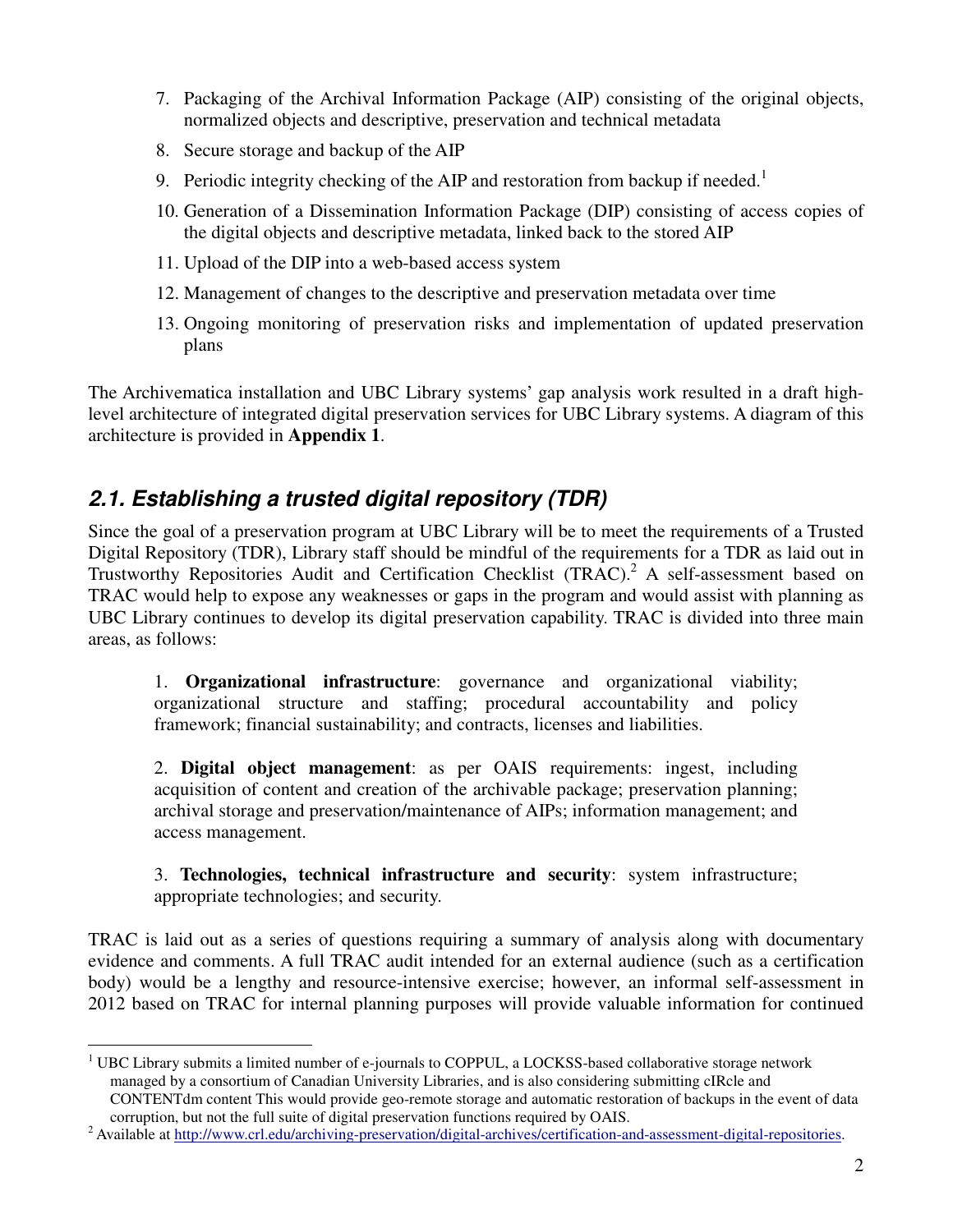development of UBC Library's digital preservation program. Once the program is in production, preparations could be made for an external TRAC audit in 2013 or later if desired.<sup>3</sup>

# **3. UBC Library and Archivematica**

The open-source Archivematica digital preservation system is one of the key components of UBC Library's persistent digital collections plan. Vancouver-based Artefactual Systems is leading the development of this system in direct collaboration with UBC Library, City of Vancouver Archives, Simon Fraser University Archives, Rockefeller Archive Center, International Monetary Fund Archives and UNESCO Memory of the World. As well, a growing number of early adopters worldwide are integrating and testing the system on their own initiative.<sup>4</sup>

Archivematica is a free and open-source tool providing back-end long-term preservation of digital objects which can be linked to dissemination copies in an access system. The system provides an integrated suite of software tools that allows users to process digital objects from ingest to access in compliance with the OAIS functional model. Archivematica implements a micro-services approach to digital preservation, in which the OAIS Submission, Archival and Dissemination information packages (SIPs, AIPs, DIPs) move through a series of services using a Unix pipeline. The services, which are provided by a combination of Archivematica application scripts and one or more of the free and opensource tools bundled into the system, can be distributed across multiple processing clusters for highly scalable configurations. The system also implements normalization plans to convert files to preferred preservation formats for those cases where a reliable, tested open-source conversion tool is available. For access, Archivematica comes bundled with an open-source web-based access system called ICA-AtoM, also developed by Artefactual Systems.

The Archivematica project implements an agile software development methodology which is focused on rapid, iterative release cycles, each of which improves upon the system's requirements, software, documentation and development infrastructure. This is accomplished by facilitating close collaboration between the developers and end users of the system. As an Artefactual client project, the UBC Library persistent digital collections plan is now playing a key role in defining and prioritizing system requirements and software features for the Archivematica community as a whole. Thus far, the UBC Library has contributed to the development of the 0.7.1-alpha and 0.8-alpha releases of the Archivematica system.

The Archivematica improvements and digital preservation knowledge being generated by the UBC Library project can be freely re-used by other institutions under the terms of the AGPL3 and Creative Commons open-source licenses. Therefore, the financial and technical resources invested in this project are being leveraged well beyond UBC Library's internal strategy to the benefit of the library and archives community at large, which is helping to build UBC Library's reputation as a community leader in this domain. $5$ 

 $\overline{a}$  $3$  An external audit would likely be carried out by the Center for Library Research or a similar organization. See http://www.crl.edu/archiving-preservation/digital-archives/metrics-assessing-and-certifying.

<sup>&</sup>lt;sup>4</sup> See http://archivematica.org.

<sup>&</sup>lt;sup>5</sup> UBC Library's contribution to the Archivematica project is recognized on the Archivematica homepage at http://www.archivematica.org (under "About", bottom of page) and is also highlighted at public dissemination events such as Access 2011 (http://access2011.library.ubc.ca/) and the upcoming UNESCO Memory of the World Conference in Vancouver (http://www.unesco.org/new/en/communication-and-information/events/calendar-of-events/eventswebsites/the-memory-of-the-world-in-the-digital-age-digitization-and-preservation/).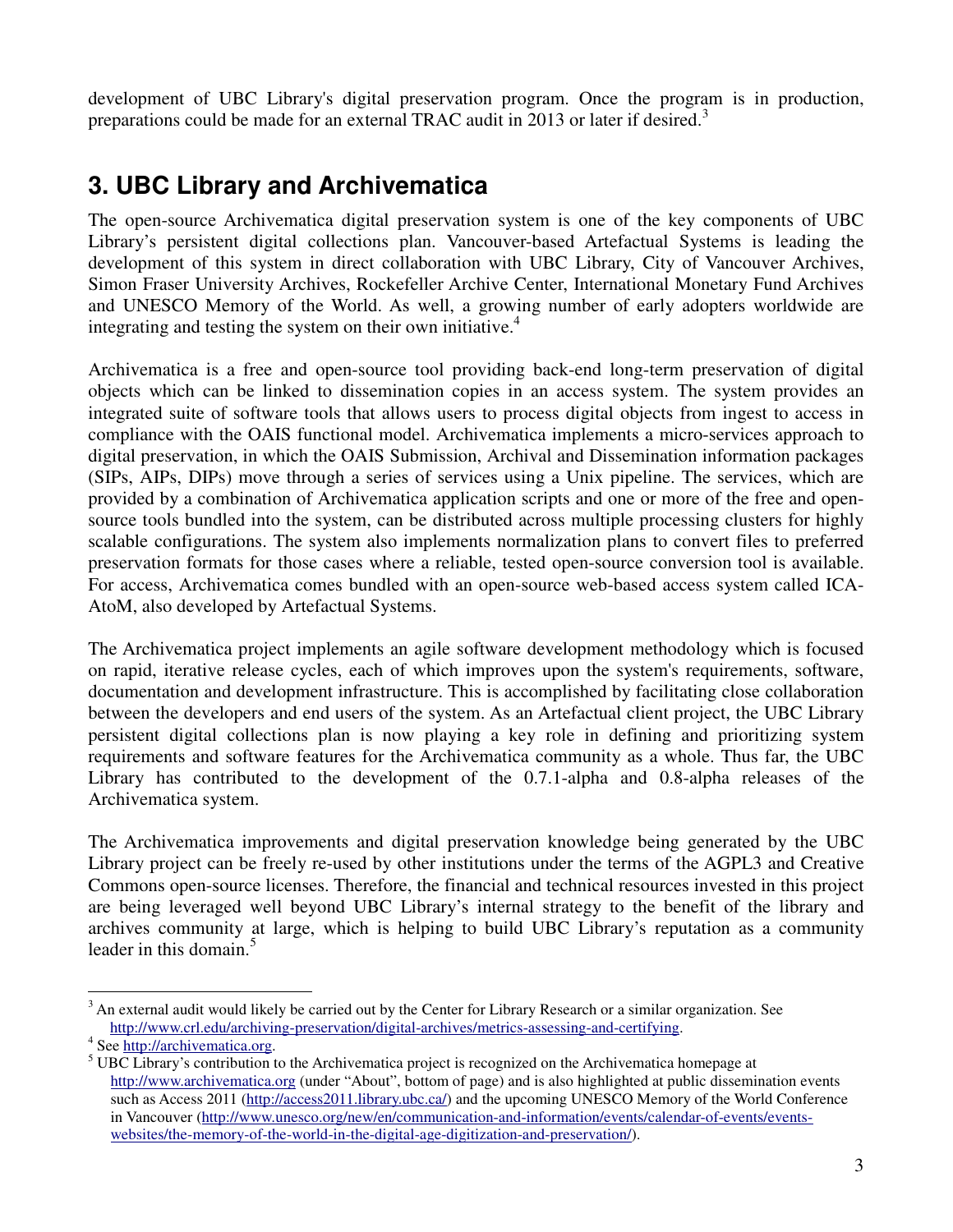## **4. UBC Library pilot projects**

In order to refine requirements for a digital preservation program, UBC Library conducted a number of pilot projects using both Archivematica and ICA-AtoM. The pilot projects involved private records held by Rare Books and Special Collections, faculty and student materials in the cIRcle institutional repository, digitized Library holdings managed in CONTENTdm, UBC records held by the University Archives, and UBC websites. The pilot projects allowed the project team to identify feature gaps in Archivematica and ICA-AtoM, which are being addressed during the 2012 software development cycles. Of particular note are integration with both DSpace and CONTENTdm and the development of new workflows and functionalities for handling acquisitions of large bodies of digital objects.

### **5. Steps for 2012 persistent digital collections project**

The work completed in 2011 laid the foundation for building an integrated production-ready digital preservation program at UBC Library by the end of 2012. Artefactual Systems will be working with UBC Library over the course of the year to accomplish the following:

1. Complete Archivematica/DSpace integration

2. Complete Archivematica/CONTENTdm integration

3. Finalize digital object acquisition processes, including external media processing tools and procedures

4. Complete access system integration and a unified discovery interface for UBC Library digital collections

5. Conduct LOCKSS/COPPUL pilot, in which objects ingested into Archivematica are uploaded to COPPUL for storage

6. Conduct eScience research data pilot project

7. Conduct ISO 16363 TRAC self-audit & remediation as preparation for possible external audit in 2013